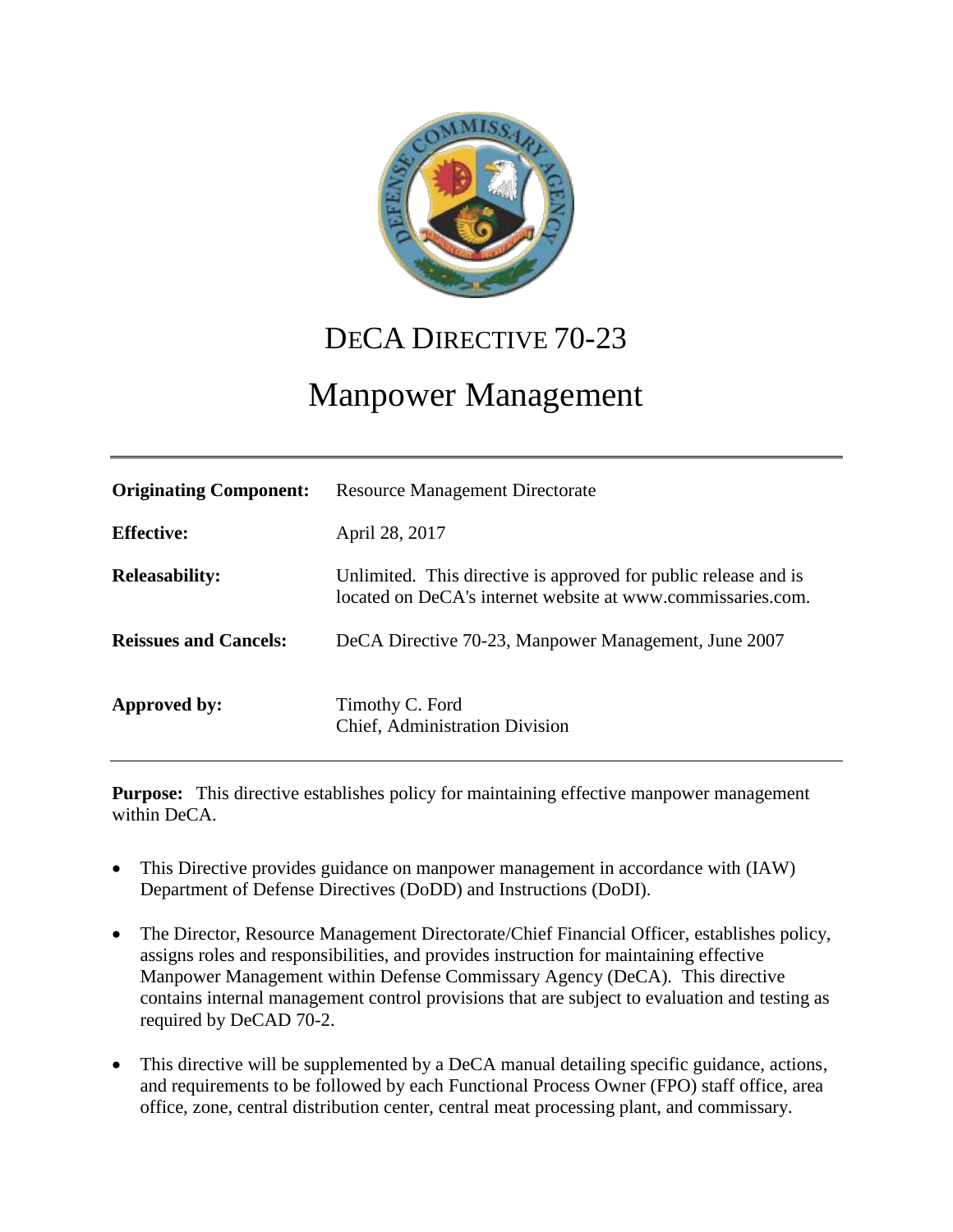## **TABLE OF CONTENTS**

| 2.2. Director, Resource Management (RM) Directorate/Chief Financial Officer (CFO) 5 |  |
|-------------------------------------------------------------------------------------|--|
|                                                                                     |  |
|                                                                                     |  |
|                                                                                     |  |
|                                                                                     |  |
|                                                                                     |  |
|                                                                                     |  |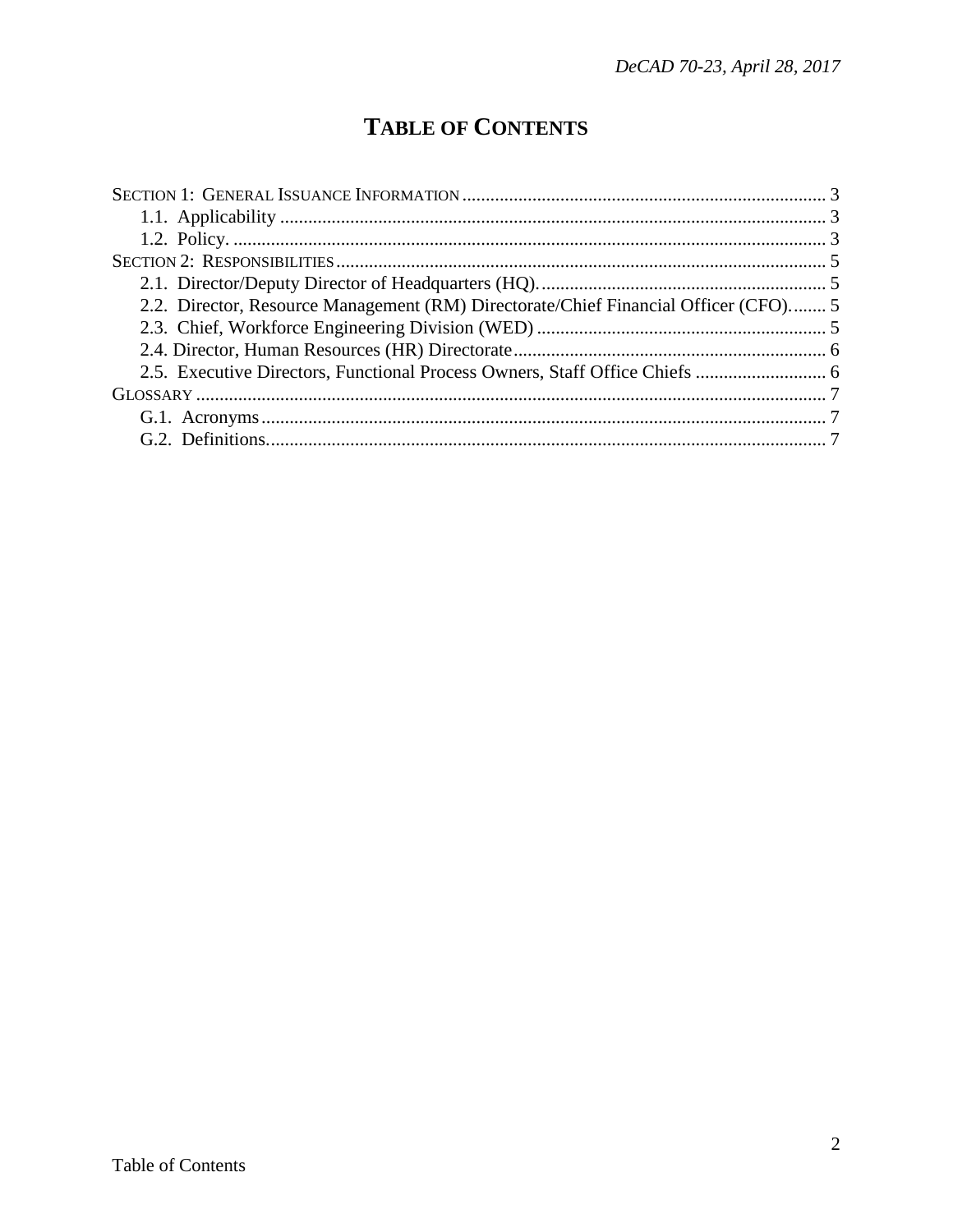### **Section 1: General Issuance Information**

<span id="page-2-1"></span><span id="page-2-0"></span>**1.1. APPLICABILITY.** This directive implements DoDD 1100.4, Guidance for Manpower Management, and establishes civilian manpower management guidance for DeCA activities.

#### <span id="page-2-2"></span>**1.2. POLICY.**

a. DeCA Manpower Management shall be conducted IAW United States Code (USC), DoD policy, regulations, and other governing instructions. Manpower management is the process by which managers assign duties and responsibilities to positions to maximize the efficient use of employees. It is an essential part of the managerial process by which efficient organizations are designed and an important factor in allocating manpower resources. It ensures efficient distribution of staff resources and identifies, prevents, and eliminates unnecessary organizational fragmentation.

(1) Manpower requirements are driven by workload and shall be established at the minimum levels necessary to accomplish the activity's mission. Resources shall be distributed in an equitable and efficient manner to support the activity's mission.

(2) Requirements may exceed current available manpower. Each new mission and each new manpower requirement must be carefully evaluated and justified. Leaders must establish priorities, eliminate unnecessary tasks or procedures, and actively seek to eliminate nonessential missions and identify areas of decreasing workload from which to transfer manpower in order to satisfy new or changing requirements.

b. DeCA's objective is to establish an organizational structure to improve lines of communication, increase efficiency and effectiveness, and improve support both horizontally and vertically within the Agency. Defining the missions, functions, and tasks assigned by higher authority to an activity is the primary focus in the manpower process.

(1) Organizational Structure: DeCA's Workforce Engineering Division (WED)will organize, plan, lead, and control manpower resources within DeCA with the overall aim of achieving its objectives in the best organizational structure to meet the mission, functions, and tasks assigned by DoD.

(2) Naming Convention: The Agency taxonomy (organizational hierarchy) specifies the organization's approved naming convention.

(3) Reorganization: DeCA defines reorganization as the planned elimination, addition, or redistribution of an organization's functions or duties. A manpower endorsement to the Business Case Analysis (BCA) is an approved method to modify an existing organization.

c. Manpower requirements shall be the basic building blocks for structuring units and organizations in the operating force and infrastructure. The manpower requirements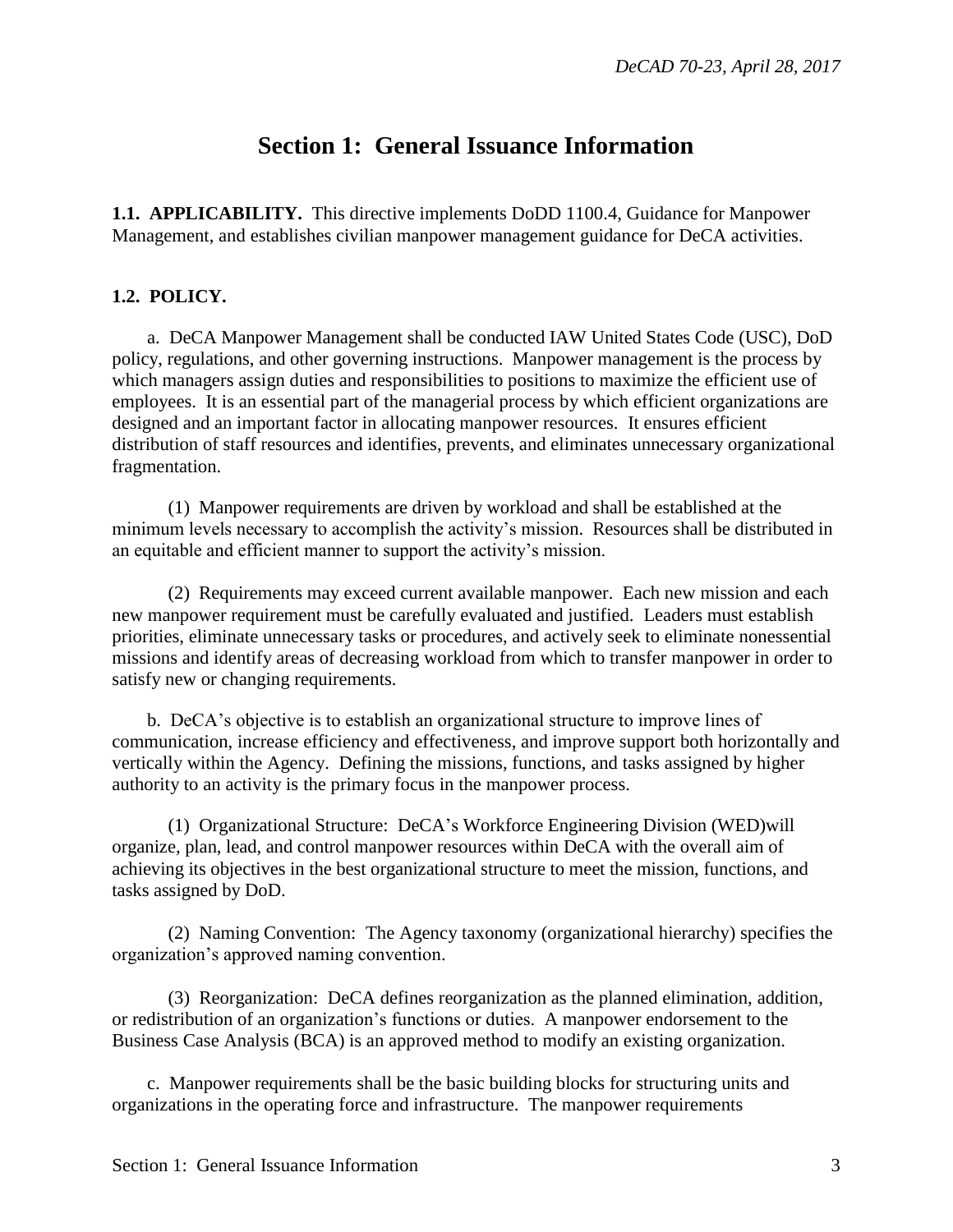determination identifies the minimum number and category of personnel needed to perform mission essential work.

(1) Department of Defense (DoD) policy requires all manpower requirements to be based on workload. As such, manpower studies and all corresponding manpower requirements must also be based on workload.

(2) The WED will approve the manpower requirements determination procedures to be used.

d. DeCA manages civilian human resources within budgetary constraints while balancing mission needs with economy and efficiency of operations. The primary controlling factors in managing civilian resources are the validation of civilian manpower requirements by WED and funding availability.

e. Changes in funding, workload, mission, functions, processes, procedures, and technology or leadership decisions make documentation a continual process.

(1) Fourth Estate Manpower Tracking System (FMTS) is DeCA's manpower management system and provides the basis for DeCA organizational Unit Manning Documents (UMD). FMTS will account for all manpower resources including active military, DoD civilian, contract, and host-nation support.

(2) UMDs are operationally authoritative reports of manpower authorizations and associated data extracted from FMTS. The UMD accounts for all manpower resources.

(3) A Manpower Change Request (MCR) is the only form approved for making changes to a manpower position in the UMD.

(4) Local managers, in conjunction with DeCA HQ resource analysts, must continually research, analyze, and evaluate workforce requirements and positions to streamline operations and maintain a highly efficient and effective organization.

(5) Considerations for manpower management include military and civilian personnel as well as contractor support required to execute the mission of the organization.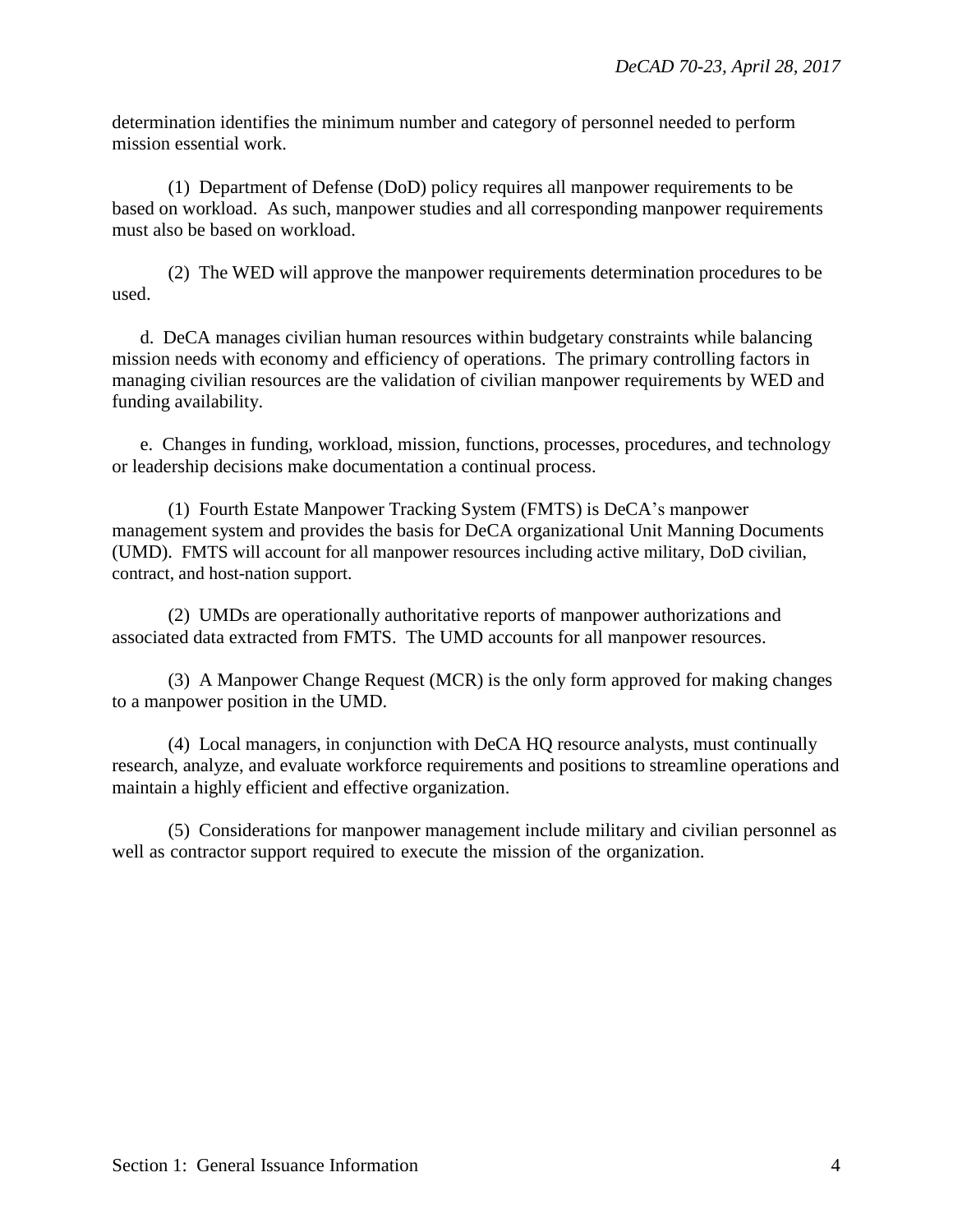### **Section 2: Responsibilities**

<span id="page-4-1"></span><span id="page-4-0"></span>**2.1. Director/Deputy Director of HQ.** The DeCA Director or Deputy Director reviews and approves all organizational and mission changes as well as final manpower authorizations and funding allotments.

<span id="page-4-2"></span>**2.2. Director, Resource Management (RM) Directorate/Chief Financial Officer (CFO**). The CFO is designated by the DeCA Director as the authority for manpower management. This includes ensuring DoD policy and guidelines are followed and implemented.

#### <span id="page-4-3"></span>**2.3. Chief, Workforce Engineering Division (WED) will:**

a. Determine and allocate manpower requirements and authorizations annually based on application of manpower standards, new and unique missions, reengineering initiatives, organizational changes, and Office of the Secretary of Defense directed manpower ceilings.

b. Review all MCRs to ensure proposed civilian positions are assigned against a valid manpower authorization and the organization's approved organizational structure is maintained,

c. Maintain a current manpower data system. The system will account for all manpower (to include military, DoD civilian, contract, and host-nation support) authorizations.

d. Provide the framework for developing Agency manpower standards and analysis tools to systematically identify minimum and essential manpower required to accomplish approved missions.

e. Review and process above-store and store-level Requests for Personnel Actions (RPAs) to ensure they are against authorized positions.

f. Review business case changes in organizations and/or functions, to include manpower cost estimates, and provide recommendations to the DeCA Director or the Deputy Director for approval/disapproval.

g. Establish and maintain the DeCA organization chart (wiring diagram), which includes the DeCA Mission and Functions Guidebook for the Agency.

h. Maintain the Commercial and Inherently Governmental and Commercial Activities (IGCA) Inventory and the Inventory of Contracted Services (ICS).

i. Review service contracts pre-award documentation or modifications, including the statements of work, to identify any planned activities that appear to be inherently governmental or closely associated functions.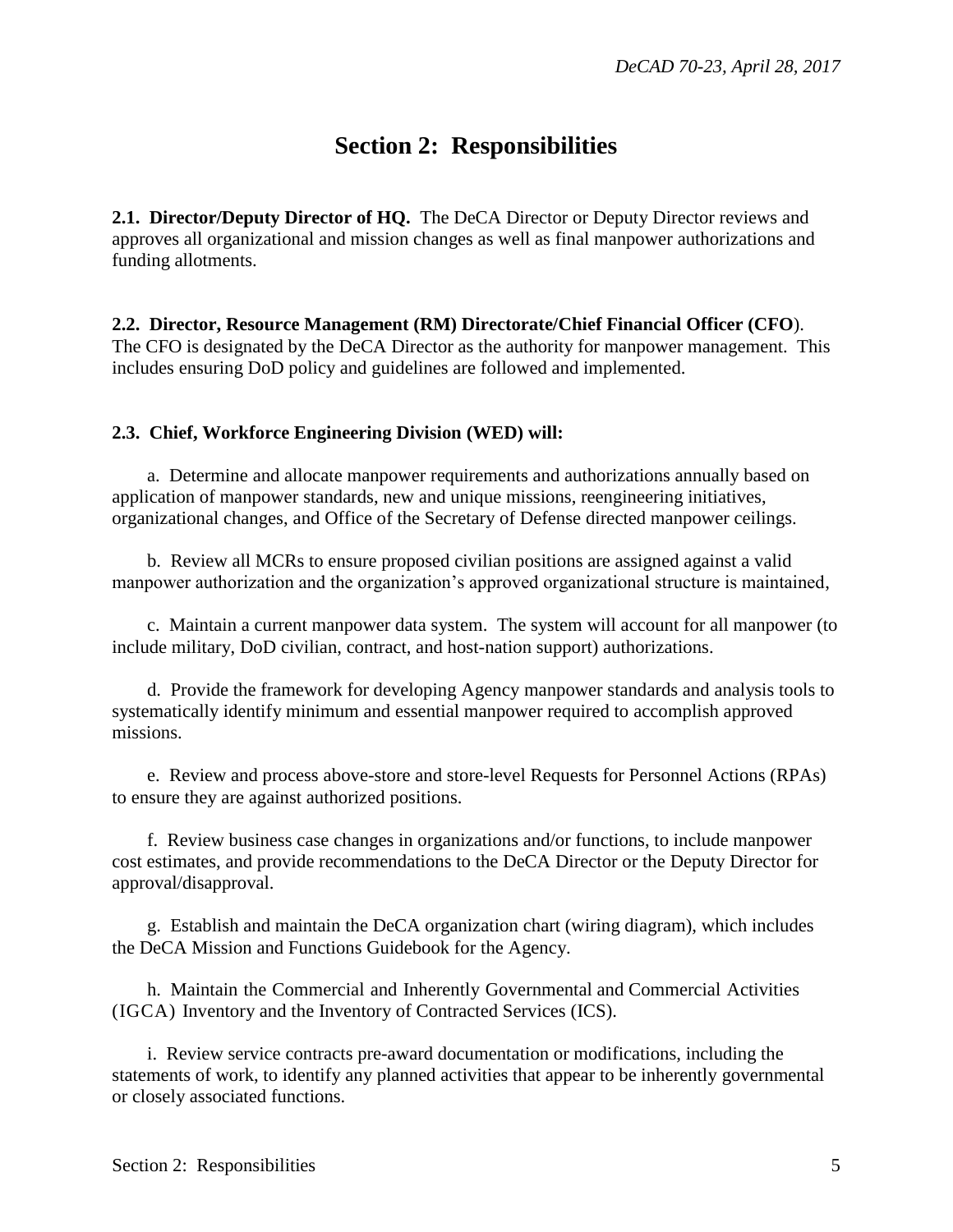<span id="page-5-0"></span>**2.4. Director, Human Resources (HR) Directorate will:** Manage the Defense Civilian Personnel Data System (DCPDS), which interfaces with FMTS.

### <span id="page-5-1"></span>**2.5. Executive Directors, Functional Process Owners, Staff Office Chiefs will:**

a. Follow policy and procedures published by the WED regarding manpower management of their respective resources.

b. Prioritize resource requests based on mission criticality, consequence of resource shortfalls, and readiness needs of DeCA.

c. Coordinate all known workload/staffing requirement increases/decreases/realignments with WED for proper annotation in the manpower data system and to ensure appropriate budget adjustments.

d. Provide proposed essential and fully-justified organization changes and realignments to WED for coordination/processing.

e. Maintain subordinate organizational construct IAW DeCA standard conventions regarding structure, taxonomy, and naming conventions.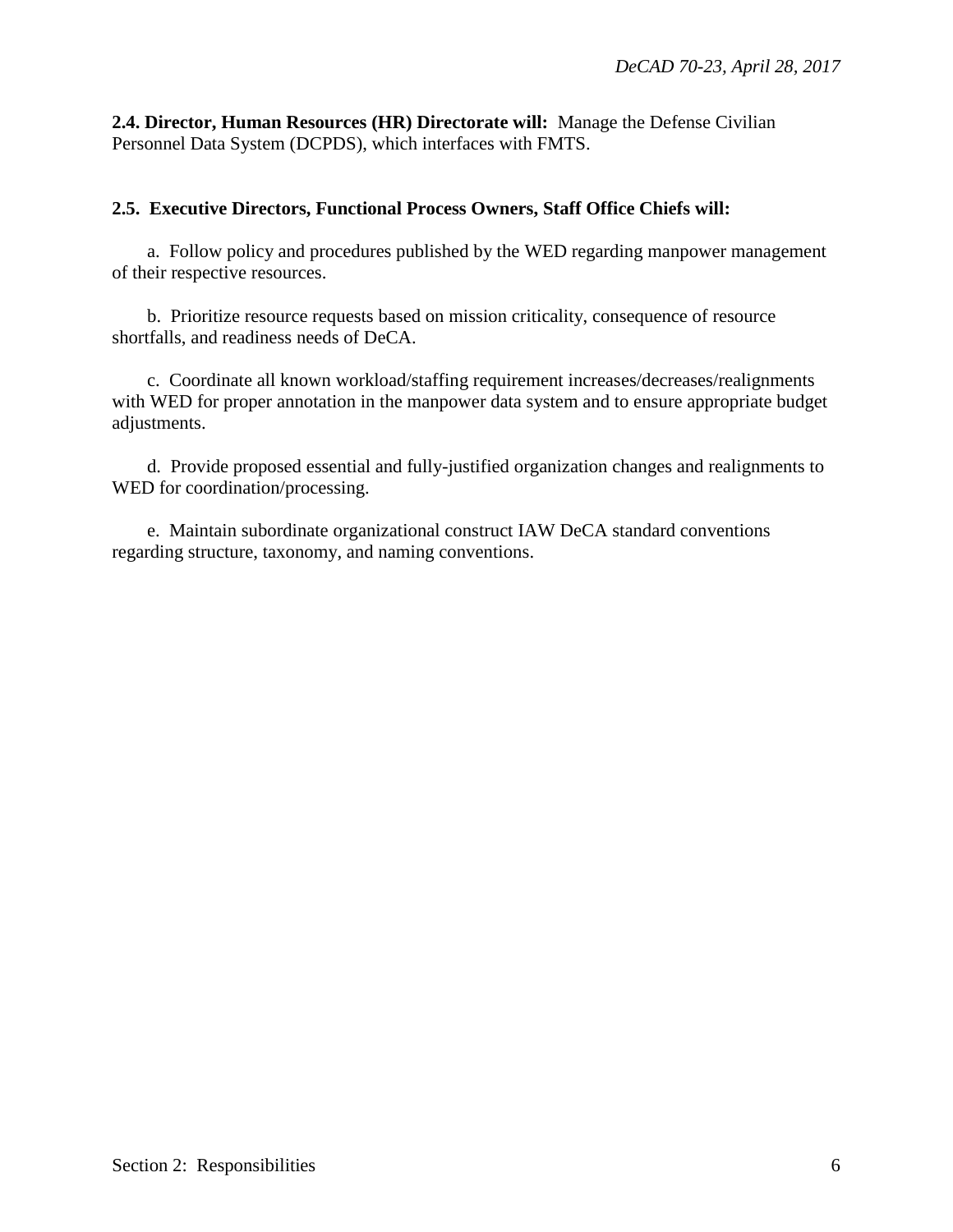### **Glossary**

#### <span id="page-6-1"></span><span id="page-6-0"></span>**G.1. Acronyms**

| <b>BCA</b>   | <b>Business Case Analysis</b>                                   |
|--------------|-----------------------------------------------------------------|
| <b>CFO</b>   | <b>Chief Financial Officer</b>                                  |
| <b>CORW</b>  | Resource Management Directorate, Workforce Engineering Division |
| <b>DCPDS</b> | Defense Civilian Personnel Data System                          |
| <b>DeCA</b>  | Defense Commissary Agency                                       |
| <b>DoD</b>   | Department of Defense                                           |
| <b>DoDD</b>  | Department of Defense Directive                                 |
| <b>DoDI</b>  | Department of Defense Instruction                               |
| <b>FMTS</b>  | <b>Fourth Estate Manpower Tracking System</b>                   |
| <b>FPO</b>   | <b>Functional Process Owner</b>                                 |
| HQ           | Headquarters                                                    |
| <b>HR</b>    | <b>Human Resources</b>                                          |
| <b>IAW</b>   | in accordance with                                              |
| <b>ICS</b>   | <b>Inventory of Contracted Services</b>                         |
| <b>IGCA</b>  | <b>Inherently Governmental and Commercial Activity</b>          |
| <b>MCR</b>   | <b>Manpower Change Request</b>                                  |
| RM           | <b>Resource Management</b>                                      |
| <b>RPA</b>   | <b>Request for Personnel Action</b>                             |
| <b>UMD</b>   | <b>Unit Manning Document</b>                                    |
| <b>USC</b>   | <b>United States Code</b>                                       |
| <b>WED</b>   | <b>Workforce Engineering Division</b>                           |

<span id="page-6-2"></span>**G.2. Definitions.** Unless otherwise noted, these terms and their definitions are for the purpose of this issuance.

**authoritative source.** A source of data or information known to be reliable because its authority or authenticity is widely recognized by experts in the field.

**fourth estate manpower tracking system.** The Office of the Secretary of Defense manpower database. It is the authoritative source for organizational structures and authorizations.